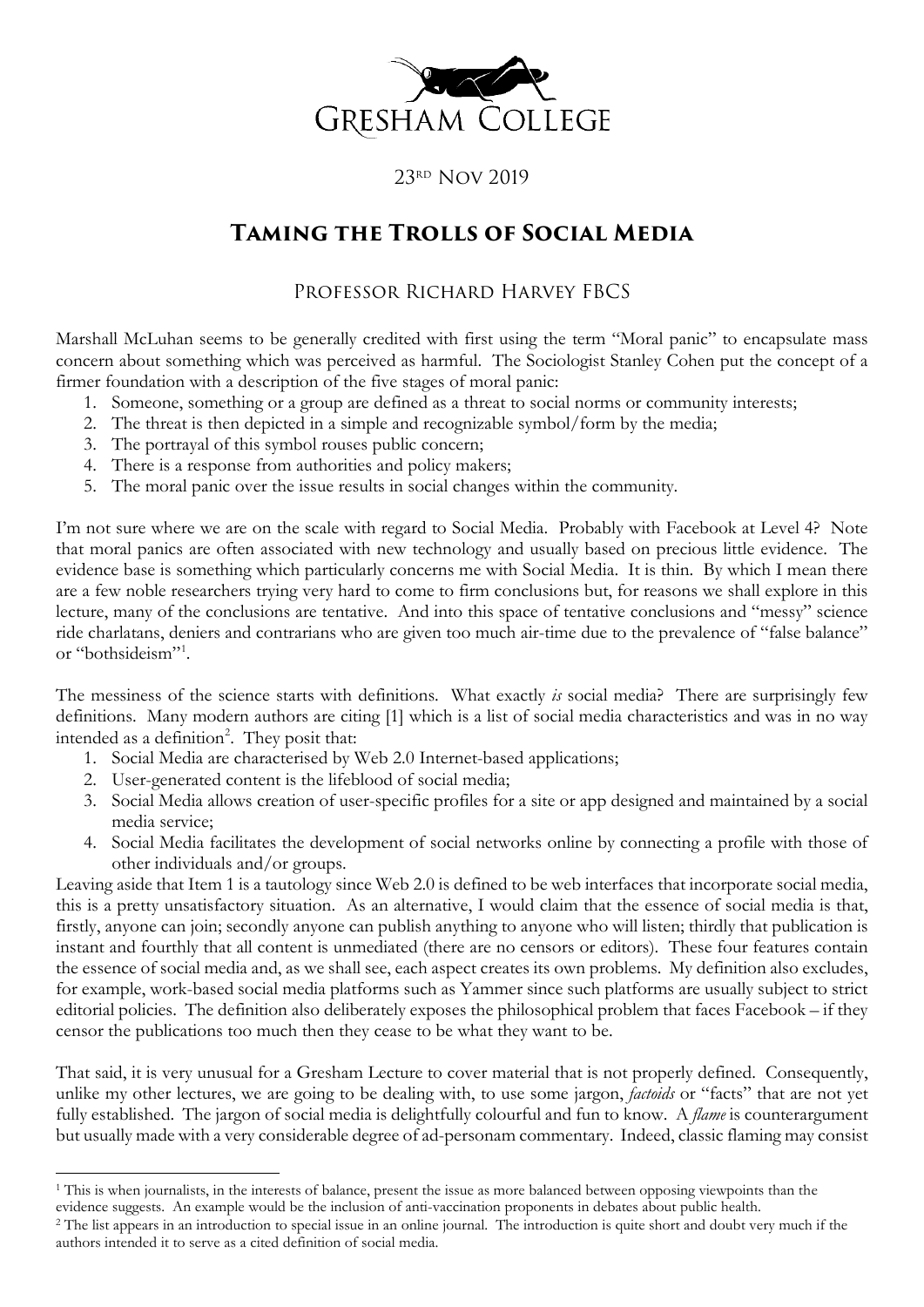of considerable personal insult and character assassination. A series of flames and counter arguments are known

as *flame wars*. Flame wars are often more vicious than ordinary disagreements since the internet has a welldocumented disinhibiting effect. Sometimes people post hoping to incite flame wars – this *flame bait*. Flame wars are often over arcane subjects, such as whether Blue-ray discs were superior to HD DVDs<sup>[3](#page-1-0)</sup>, but more recently flame wars have spread into public for a such the election battle between Donald Trump and Hilary Clinton. People who post flame-bait are usually designated *trolls* but a troll has a wider definition and includes posters who wish to upset the apple cart (or indeed upset anyone). Some trolls spread misinformation (when they do this under a false flag then they will usually be referred to as a *sock puppet* or *meat puppet*). The subject of trolls has received considerable sociological attention and there are taxonomies of trolls including the recent *concern troll* – a concern troll pretends to agree with you but will attempt to sway the argument "I agree with you but … I have concerns …" is the usual syntax for a concern troll. Another recent innovation has been corporate trolls – large numbers of people in the pay of corporations paid to influence opinion. If they appear to be a grass-roots movement then this is called *astroturfing*. Typically, these are in the pay or influence of authoritarian governments and appear to post suspiciously praiseworthy material along with fierce criticism of governmental critics. That said, I am writing this in the run-up to British general election and both the Labour and Conservative parties appear to have mobilised twitter activists who will be regarded by the other side as trolls<sup>[4](#page-1-1)</sup>.

I hope it is evident from the above discussion that Social Media is sometimes associated with polarised and therefore simple opinions. And polarised opinion means that it is amenable to readers giving it the "thumbs up" or the "thumbs down". Thus, it is common, particularly in social media to measure *sentiment*. In my other job at UEA, I am Director of Admissions, and it is commonplace for me to see a "sentiment analysis" of the University's twitter stream – it is a routine part of monitoring our communication effectiveness.

Ideas that are spread by Social Media are often called *meme*s. The term meme was coined by Richard Dawkins who I am sure had in mind interest in how grand ideas spread across humanity – how they were preserved and modified across generations. He also postulated that either Darwinian or Lamarkian traits can be applied to the evolution of memes<sup>[5](#page-1-2)</sup>. I'm fairly sure that he did not have in mind "planking" or the "ice bucket challenge" when he was thinking about memes but of course they are cultural memes too. And although such memes might seem trivial, they are lot easier to study than complex ideas.

Since it is simple to identify social media posts about similar subjects by looking for hashtags, it is great way to spot the spread of memes. The best model for the spread of memes are those provided by epidemiologists – an epidemic spreads the same way [2,3]. A technical question is the number of contacts required. Most diseases spread with a single contact or a "simple" contagion. Social media requires multiple contacts before a meme is picked-up which is the so-called "complex contagion" model<sup>[6](#page-1-3)</sup>. In summary, these models show that these internet fads can spread widely and quickly.

The speed, and cheapness of contagion, is obviously of great interest to commercial entities. In [4] researchers downloaded and examined 2000 Facebook posts from Audi, BMW, Chevrolet, Ford, Honda, Hyundai, Mercedes-Benz, Nissan, Toyota, and VW. They then analysed all the likes from the millions of followers to try to identify the things that worked. The first pattern is co-branding – mentioning other brands in a post. The second, the wow-effect, is harder to quantify but seems to amount to showing something unusual enough to cause some admiration. The third pattern is to include a cognitive task or question such as how many balloons are in this car? Many posts were timed to coincide with some major event – maybe a sports event. Thus, timing is the fourth pattern. And the fifth pattern is to be part of a campaign – multiple exposures to a message have more impact particularly from multiple channels.

One of the great attractions of social media is not only the cheapness of the system and its tremendously large distribution but also that several of the proprietors, particularly Facebook and Google will sell you lots of personal

<span id="page-1-0"></span><sup>3</sup> Yes, Dear Reader, this, according to Wikipedia was a genuine flame war. The website AVS Forum was temporality closed while the police investigated threats made by one poster to another.

<span id="page-1-1"></span><sup>4</sup> Indeed, I was pretty surprised when the Conservative Party Press Office relabelled it's Twitter feed as a fact checking service. This is classic sock puppetry. I was even more surprised when leading Conservative politicians failed to apologies.

<span id="page-1-2"></span><sup>5</sup> Darwinian evolution is analogous to copying the instructions whereas Lamarkian evolution is copying the thing.

<span id="page-1-3"></span><sup>6</sup> For those of you who wish to increase your social media cred then reference [2] includes a description of 25 well known internet fads.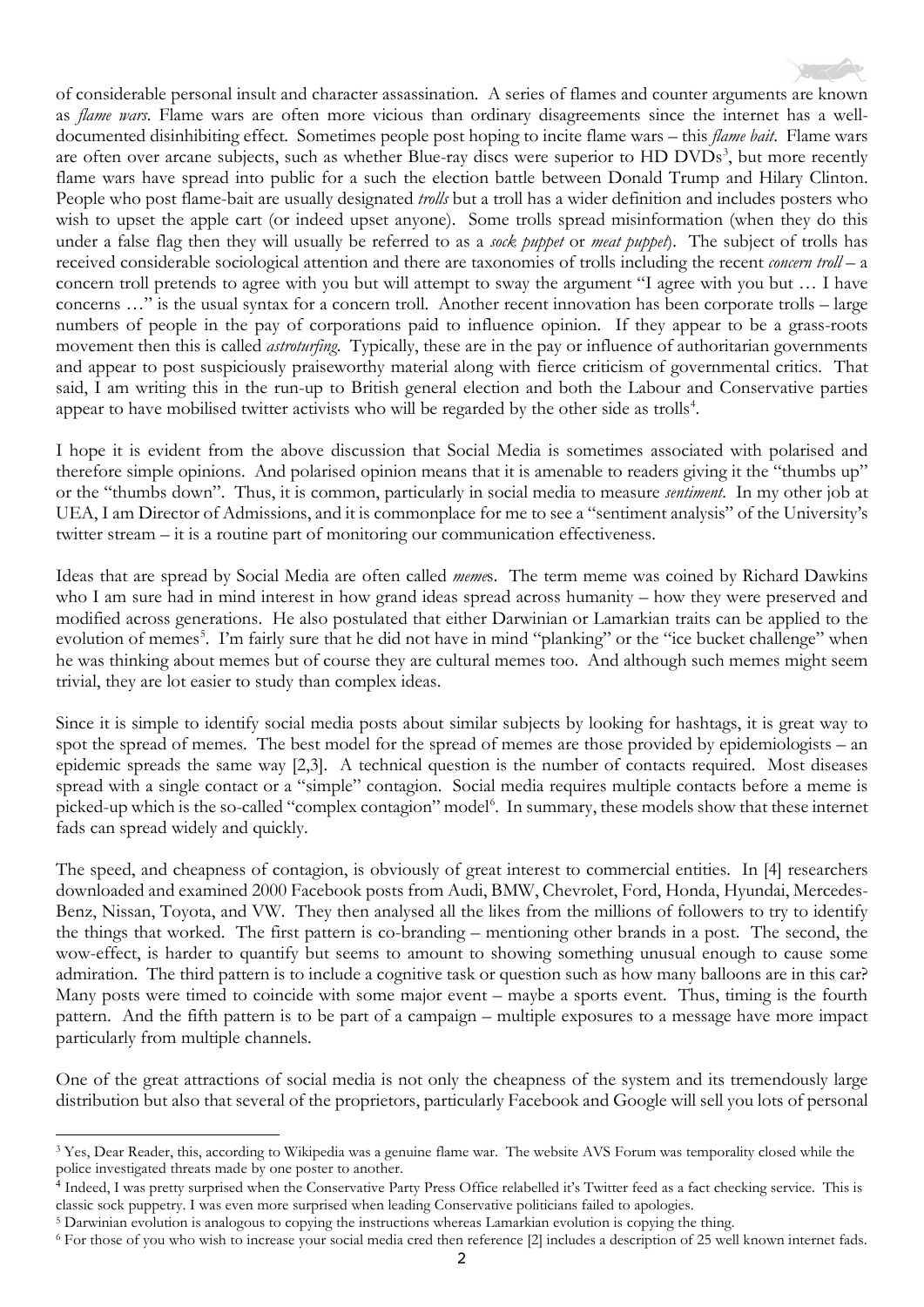

data about your readers. This allows advertisers to not only know, not only if an advert is liked, but ultimately if it led to sales. Knowing if a comment is positive or negative is a tricky problem in natural language processing (see previous lectures). Of course, it is simple to detect words that a positive such as "great!" and negative such as "dire" but human reviewers are complex and frequently use constructions such as "I would have really enjoyed this film if only the director was not a moron." Such phrases and other more complicated rhetorical forms are a remain a real challenge.

One of the great surprises in the early decade of 2010 was a paper from Google. They announced in the top journal, *Nature*, that they were able to predict the number of visits people would make to Physicians (or General Practitioners as they would be called in UK) by an analysis of Google search terms [4]. Although not strictly social media, the paper was interesting because it implied that humankind's interactions with the web could be used to predict demand – if more people are searching for flu, then more people would have flu and there would be more visits to the doctor. In other words, a flu epidemic could be predicted before it became a crisis. Unfortunately, they got their methods completely wrong. They had searched through a huge number of possible Google search terms looking for correlates with doctor visits. They got a good match on historic data but as the data rolled forward into the future the predictions became too poor and much worse than really simple predictions. That had "over fitted" the data and in 2013 the project was shut down [5].

But when the idea was transferred to twitter there is some potential. One particularly challenging problem is predicting the box office takings of a movie in its first weekend, or week. No-one is quite sure what constitutes a good movie so the best-known predictor is the Hollywood Stock Exchange (HSX) in which players buy virtual shares in movies. It is an efficient market so the "wisdom of the crowd" can lead to impressive predictive power. However, monitoring twitter activity before the movie releases is even more effective [8]. If you prefer natural phenomena then instead of tracking earthquakes or typhons, one can track mentions of them on twitter [9].

Instagram, the photo-based social media service can also be used for prediction. In [8] researchers analysed around 44,000 photographs from 166 people. They found that they could detect depression in the individuals by analysing the photographs. Impressively they could detect depression even before the individuals had received a diagnosis of depression – your Instagram feed tells others how you feel before you know it yourself. This is a rich vein of future analysis – detecting mental health conditions, particularly suicidal tendencies before it is too late. Likewise, your Instagram feed provides clues as to whether you might later become addicted to alcohol [8].

We now turn to the rather delicate issue of reliable research in social media. It is a fact that almost all the social media platforms are in private hands. This has had a number of consequences of which the most damaging is that research that is likely to give negative publicity to social media is not likely to be supported. So, research that is critical of social media, is often supported by rather small studies. Also, social media is rather rapidly developing – a small change in Google's search algorithm (and it changes all the time) might have dramatic consequences for your experimental data<sup>[7](#page-2-0)</sup>. We should also note the increasing levels of moral panic about social media hardly make for a dispassionate research environment.

At this stage is difficult to give precise guidance on which aspects of social media are harmful. Some authors claim vigorously that screen time is damaging to young people. Others claim the effect is negligible. Parents tend to be fond of the precautionary principle so ban screens near bedtime even though they themselves probably ready racy books under the bedcovers by torchlight which is hardly healthy on a school night. However, one aspect that almost everyone agrees with is that social media has potential to deliver damaging, demeaning or dangerously wrong information to a large number of people at startling speed. In the lecture I play a clip from a film made to persuade people that the European Union would soon be a Muslim state. The movie has been viewed 3.5M times but, as the BBC Radio 4 programme "More or Less" showed, the film contains a pack of lies. Indeed, one has to search hard to find a single truth in the film. Needless to say, the counter-argument film has been viewed only 350k times.

Dealing with misinformation, or "fake news" as President Trump would say, is a major scientific challenge of our times. In my view the best solutions are likely to be found from the analogous field of epidemiology. To stop an

<span id="page-2-0"></span><sup>7</sup> This is said to have affected Google Flu Trends – the search algorithm changed so people's searches gave different results. Furthermore, for reasons unknown, the original Nature paper did not list the search terms so the work was unrepeatable.